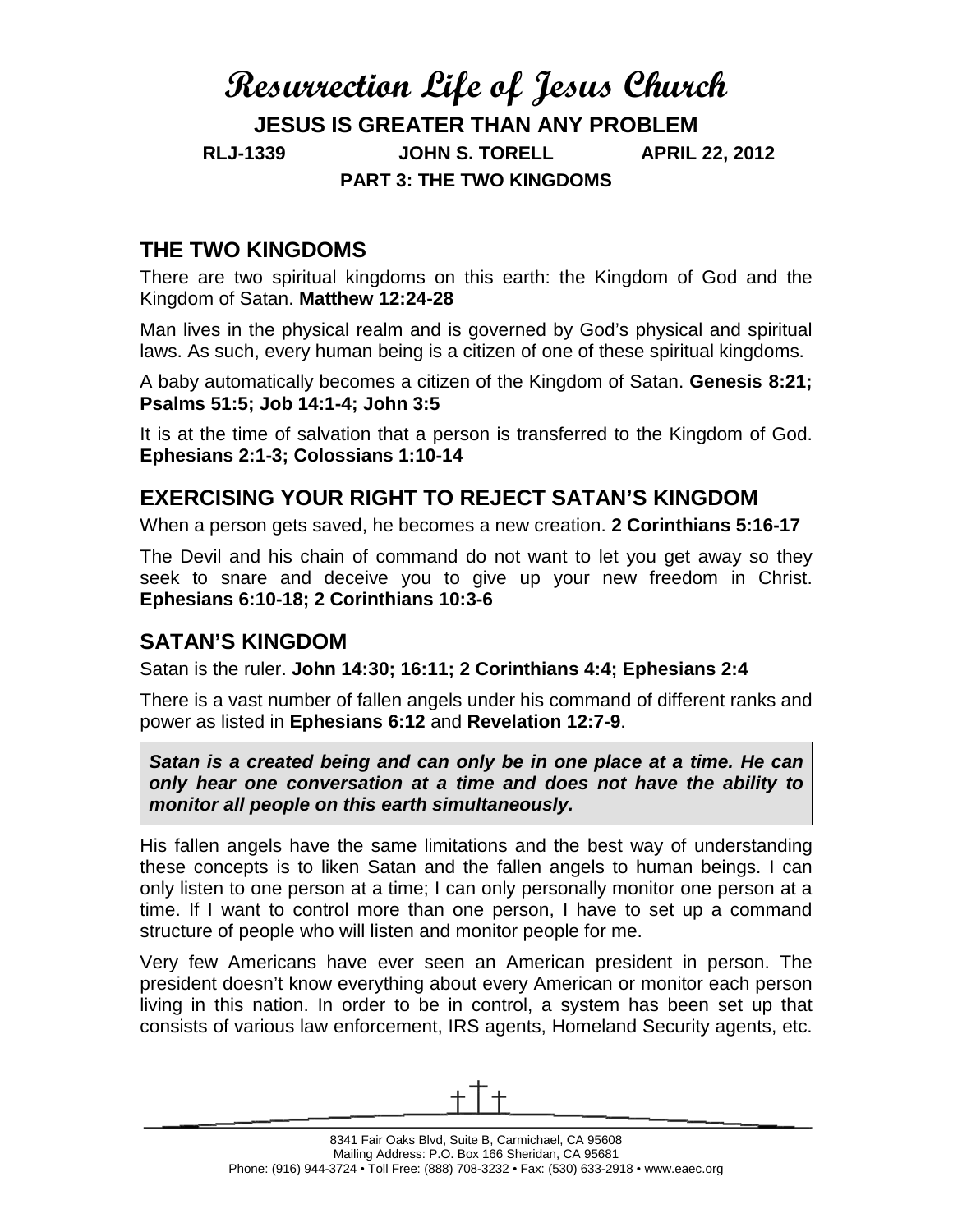It takes millions of people to enforce the rule of an American president who is supposed to implement the constitution and laws passed by Congress.

During the last 20 years computers have become more sophisticated and powerful, and together with monitoring equipment and software, a system can monitor the population and help keep them under control.

Any person who rebels against the system is targeted for arrest and prosecution, which most of the time leads to incarceration.

Satan has built a surveillance system, and because the fallen angels are not visible to a human being, they can infiltrate, possess or oppress a person and control their behavior. **Matthew 17:14-21**

Even though the human population is around 8 billion, there are such a sheer number of demonic entities that every human being can be subjected to thousands of these fallen creatures.

Through observation, it is my opinion that fallen creatures in Satan's kingdom have the ability to read the thoughts of a human being.

Since the Devil can only be in one place at one time, you can rest assured that you have never had a personal visit from him. He has to tend to his office and rule his fallen angels, and if he does want to personally attack a person, it will be a person of high leadership. There are two such recorded instances where Satan attacked a person or gave them his personal guidance. **Job 2:1-7; Revelation 13:4-9**

The apostle Paul makes this clear in his teaching on spiritual warfare. **Ephesians 6:10-12**

The Devil has been dethroned by Jesus and his kingdom is under control by God's holy angels, so whatever the Devil wants to do, he must follow the spiritual laws laid down by God. Breaking God's laws occurs when a person lives in sin and gives the Devil the legal right to control that person.

When Satan wants to test a believer in Christ, he must first seek permission from Jesus and he is not allowed to go beyond the limits set by God. **Luke 22:31-32**

### **THE KINGDOM OF GOD**

The Kingdom of God is not a political or geographical kingdom but exists through every believer on earth. **Luke 17:20-21; John 18:36-37**

Jesus repeatedly told His followers that the Kingdom of God is at hand. **Matthew 10:7; Mark 1:14;**

Jesus predicted that some of the hearers at one of His preaching meetings would not die but see the Kingdom of God come into power. **Luke 9:27**

The Kingdom of God is not in the future; it is here and now. At the end of time Jesus will deliver up the Kingdom of God to the Father. **1 Corinthians 15:22-28**

The Kingdom of God was established the moment Jesus was resurrected from the dead. **Matthew 28:18; Revelation 1:12-18**